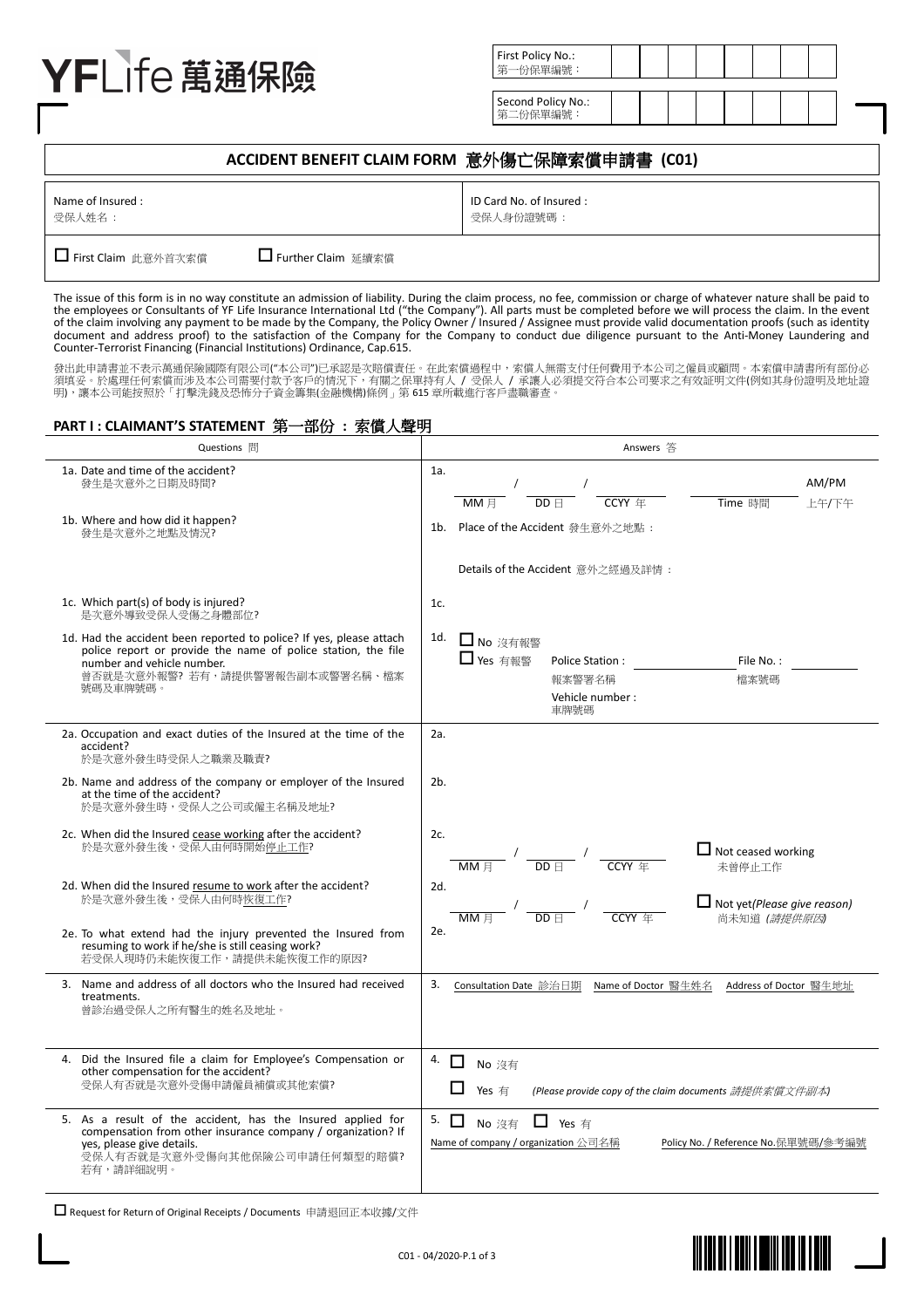**PERSONAL INFORMATION COLLECTION STATEMENT**<br>I/We understand and agree my/our personal information (including a record of my/our image or voice by whatever means and my/our health information) collected by or held by YF Lif Company not being able to process my/our insurance application/policy service request.

I/We understand and agree my/our personal information collected by or held by the Company may be transferred or disclosed by the Company to any of the following persons (whether within or outside Hong Kong) for the purposes as specified above or to governmental/regulatory bodies (whether within or outside Hong Kong) for them to carry out their<br>governmental/regulatory functions: (1) YF Life group c

are under a duty of confidentiality to the Company.<br>I/We understand that I/we have the right to access to, and to correct, any of my/our personal information held by the Company by writing to the Personal Data Protection O

**DECLARATION**<br>I/We, the undersigned, hereby declare that all information deposed hereinabove, whether they are written by me/us or not, is true and complete to the best of my/our knowledge and I/We, the undersigned, hereby declare that all information deposed hereinabove, whether they are written by me/us or not, is true and complete to the best of my/our knowledge and<br>belief and I/we have not withheld any mater

under all crocess with this claim. This claim form and all other documents submitted to the Company for this claim shall be the property of the Company, and will be non-returnable<br>under all circumstances.<br>If there is any s

**AUTHORIZATION**<br>HOWE hereby on behalf of myself/ourselves irrevocably authorize (1) any individual or organization (including but not limited to my/our employer, registered medical practitioner, hospital, clinic, insurance

### 個人資料收集聲明

本人/我們明白及同意萬通保險國際有限公司("貴公司")所收集或持有本人/我們的個人資料(包括任何形式的肖像、聲音及與健康有關的資料)可能會被用於下列目的 : (1) 批核、<br>評審及處理本人/我們之投保計劃申請/保單服務要求; (2) 就本人/我們之保單提供行政、持續或再保險的服務;(3) 評核本人/我們索償,或就本人/我們之索償進行調查或分<br>析;(4) 資料核對;(5) 偵測或防止罪行;或(6) 符合法律或合規要求。本人/我們明白及同意必 本人/我們明白及同意貴公司可能為達到上述目的或讓政府/監管機構(不論在香港或海外)執行其職務而向以下任何一方(不論在香港或海外)轉移或透露由貴公司收集或持有屬<br>於本人/我們的個人資料:(1) 萬通保險集團成員公司及其關聯或相關公司;(2) 金融機構、保險公司、中介人或再保險公司;(3) 賠償調查公司及所需有關評核索償之公司及/<br>或人士; (4) 行業組織/聯會及其成員;(5) 政府部門或監管機構和執法機構;(6) 防犯罪組織及其會員/參與

### 聲明

本人/我們,即下方簽署者,謹此聲明上述披露之一切資料,不論是否由本人/我們手寫,就本人/我們等所深知及確信均屬完整並真確無訛。本人/我們就此索償申請並無隱囁<br>任何匪要資料。本人/我們等所已閱讀及明白上述的個人資料收集聲明。本人/我們手寫,就本人/我們屬自願。若未能依據貴公司要求提供資料,本人/我們明白會導致貴公司<br>不能處理此索償。此索償申請書及一切其他文件在遞交給貴公司後便會成為貴公司的財產。在任何情況下均不會獲得退回。<br>若本人/我們所提

### 授權書

本人/我們現授權(1) 任何擁有本人/我們等任何記錄、供詞、資料(不論是否醫學資料)之人士或機構(包括但不限於本人/我們的僱主、註冊醫生、醫院、診所、保險公司、銀行、<br>警察、政府部門、公共或私營機構)向貴公司或其代表發放、披露或轉交任何與評核及處理保險索償申請有關的資料。(2) 貴公司或任何由貴公司指定的醫務人員或化驗所可就<br>此索償對本人/我們等進行有需要之醫療評估及測試,以審核本人/我們的健康狀況。本人/我們現確認(1) 此授權書對本人 們死亡或無行為能力(不論任何原因),此授權書仍然生效及具效力; (2) 本授權書之副本與正本具有同等效力。本人/我們謹此授權貴公司可按「個人資料收集聲明」的規定收<br>集、使用及轉移上述有關本人/我們健康方面的資料。

Signature of Consultant 顧問簽署 Signature of Policy Owner 保單持有人簽署 Signature of Insured 受保人簽署 (only if age is over 18 若年齡超過 18 歲) Name and Code of Consultant 顧問姓名及編號 Name of Policy Owner 保單持有人姓名 Name and Code of Insured 受保人姓名 Date 日期 **Policy Owner's ID No. 保單持有人身份證號碼 Contract** Sub No. 受保人身份證號碼

| To be completed by Consultant 由顧問填寫                                                                                                                                                   |         |
|---------------------------------------------------------------------------------------------------------------------------------------------------------------------------------------|---------|
| a) After the injury of the Insured, did you visit him/her? If yes, please<br>describe the condition of the Insured's injury.<br>受保人受傷後,閣下曾否拜訪受保人?若有,請提供會面時受保人的健康狀況<br>及傷勢。            |         |
| b) Did the Insured resume to work when the claim form was completed? If<br>yes, please give the date of resumption of work?<br>受保人於填報申請書時是否已康復並回復正常工作? 若是,請列明回復工作日<br>期。              |         |
| CONSULTANT'S DECLARATION : I declare that the above statements and answers given are true and complete to the best of my knowledge.<br> 顧問聲明 :本人謹此聲明上述一切陳述及所有答案,就本人所知所信均為事實之全部,並確實無訛。 |         |
| Signature of Consultant 顧問簽署                                                                                                                                                          | Date 日期 |